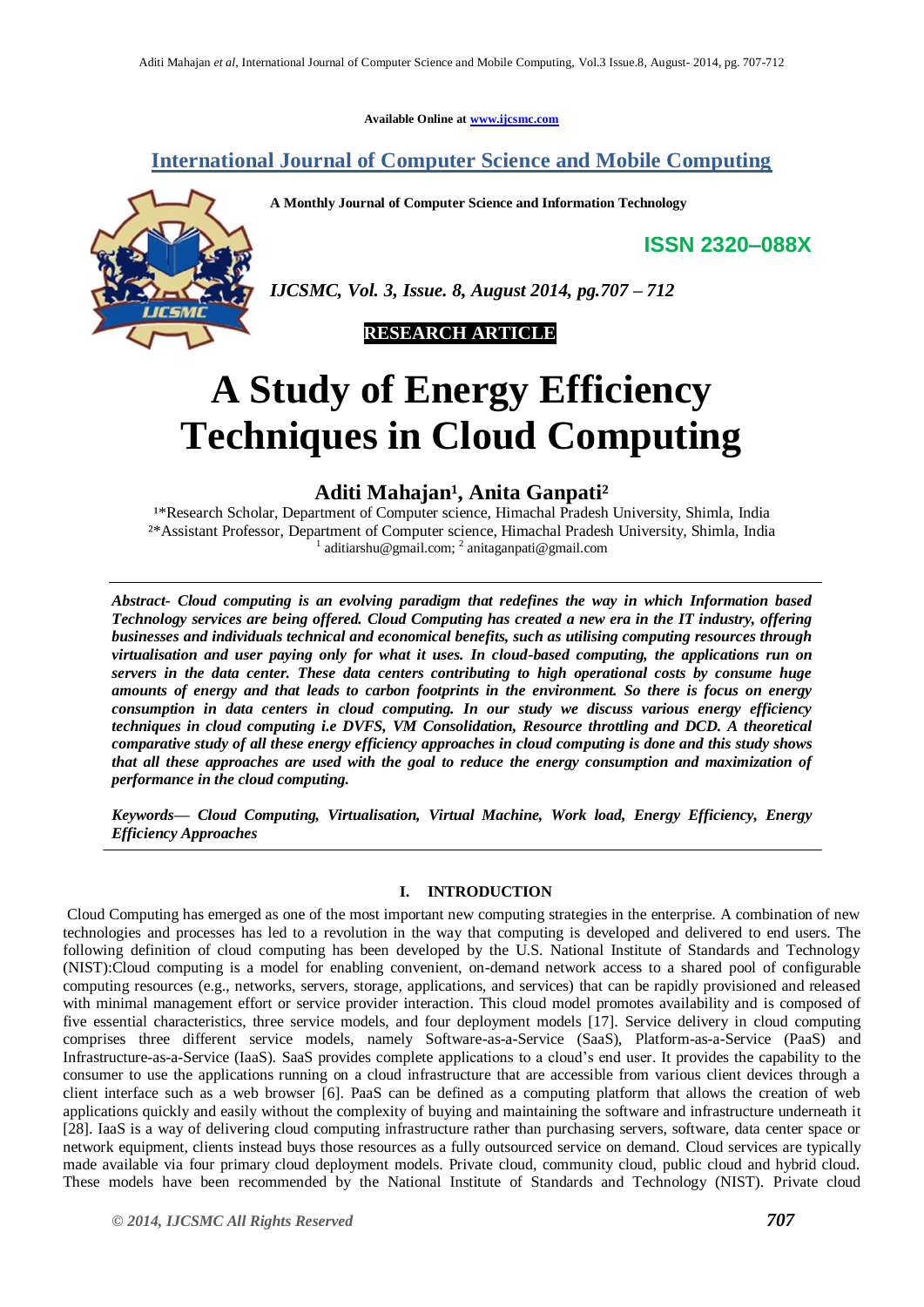infrastructure operates solely for a single organization, specific cloud services are dedicated to particular organization. Private clouds enforce their own data security standards and control. Community deployment model, in this model cloud infrastructure is shared by several organizations with the same policy and requirements [1]. Public cloud deployment model provides services such as applications and storage to a large group of users, over shared resources, available to the general public over the Internet. This model provides the highest degree of cost savings while requiring the least amount of overhead [23]. Hybrid cloud model comprises of two or more clouds (private, community, or public) with a mix of both internally and externally hosted services. This deployment model helps businesses to take advantage of secured applications and data hosting on a private cloud, while still enjoying cost benefits by keeping shared data and applications on the public cloud.

Virtualisation is a vital technology of Cloud Computing which offers two important features abstraction and encapsulation [9]. Virtualization divides a single physical server into multiple logical servers and each logical server can run an operating system and applications independently. Poor server utilization is one of the biggest sources of waste in most data centers. Virtualisation is mostly used in Cloud Computing platforms as means to optimise resource usage [7]. Through virtualisation, the number of hardware resources used in Clouds can be reduced to minimise the capital cost as well as the cost of power consumption and cooling systems [11]. Virtulazing the servers can increase overall utilization from around 10 percent (typical of dedicated servers to between 20 and 30 percent and over 50 percent with more dynamic management system. Successful consolidation and virtualization initiatives can also reclaim a considerable amount of rack space and stranded power [30]. Virtualisation technology is used widely in Cloud Computing data centres for better resource utilization, lowering costs, easier management of servers, server consolidation, and live migration of virtual machines [27].

# **II. ENERGY EFFICIENCY TECHNIQUES IN CLOUD COMPUTING**

Energy efficiency has emerged as one of the most important design requirements for modern computing systems. Cloud computing has resulted in the establishment of large-scale data centres around the world. Data centres continue to consume enormous amounts of electrical power, contributing to high operational costs and carbon footprints to the environment.

Various energy efficiency techniques have been tried out in the data centres under experimental conditions. The practical application of these methods is still under study. These techniques are as follow:

Dynamic Voltage and Frequency Scaling (DVFS)- Dynamically change the voltage and frequency of the CPU of a host according to the work load and then alters the CPU power consumption accordingly, which would then change the performance level as well [13]. DVFS enables processor to run at different combination of frequency with voltage to reduce the power consumption of the processor. This technique observes the energy usage E of a task running with a certain frequency f that can be expressed with the following equation  $E = k \cdot v^2$ . f .t where k is a device dependent constant, v is the voltage and t is the execution time.

VM Consolidation- In a cloud computing environment, every physical machine hosts a number of virtual machines upon which the applications are run [24]. Workload consolidation means better source utilization and efficient energy saving for cloud data using migration of virtual machines (VM) and re-allocation of work load**.** VM can be transferred across the hosts according to the varying needs and available resources. The VM migration method focuses on transferring VMs in such a way that the power increase is least. The most power efficient nodes are selected and the VMs are transferred across to them. Migration implies more flexible resource management as virtual machines can move from one host to another. It removes the concept of locality in virtualized environments [24].

Resource Throttling- is a solution for controlling how users are allowed to consume the cloud resources. Resource throttling can be done in various ways at the hardware or at the software level in-order to meet the performance requirements and minimize the energy consumption. In a cloud environment, there are several parameters which can be throttled they are Network bandwidth, storage, CPU usage and I/O operations [29].

Dynamic Component De-Activation (DCD) -is activation and deactivation of the components on the basis of defined rules and dynamic conditions that leading to better performance. It is a technique where in the idle severs or components could be switched off or moved to less power consuming state like sleep mode. It has been experimentally determined that an ideal server consumes about 70% of the power utilized by a fully utilized server [20].

#### **III. LITERATURE REVIEW**

Jayshri Damodar Pagare and Nitin A Koli [19] presented the introduction to cloud computing and challenges for energyefficient management of cloud computing environments. Study focus on the cloud computing with virtualization as a way to achieve the efficiency in energy consumption and showed the significant trade-offs between performance, QoS and energy efficiency.

Arindam Banerjee et al. [2] explained the need of power consumption and energy efficiency in cloud computing model. It shows that there are few major components of cloud architecture which are responsible for high amount of power dissipation in cloud. The possible ways to meet each sector for designing an energy efficiency model has also been studied.

Rajkumar Buyya et al. [4] explained the challenges in the field of cloud computing in terms of energy and cost while meeting QoS requirements defined by the SLAs. Paper addressed the problem of enabling energy-efficient resource allocation, leading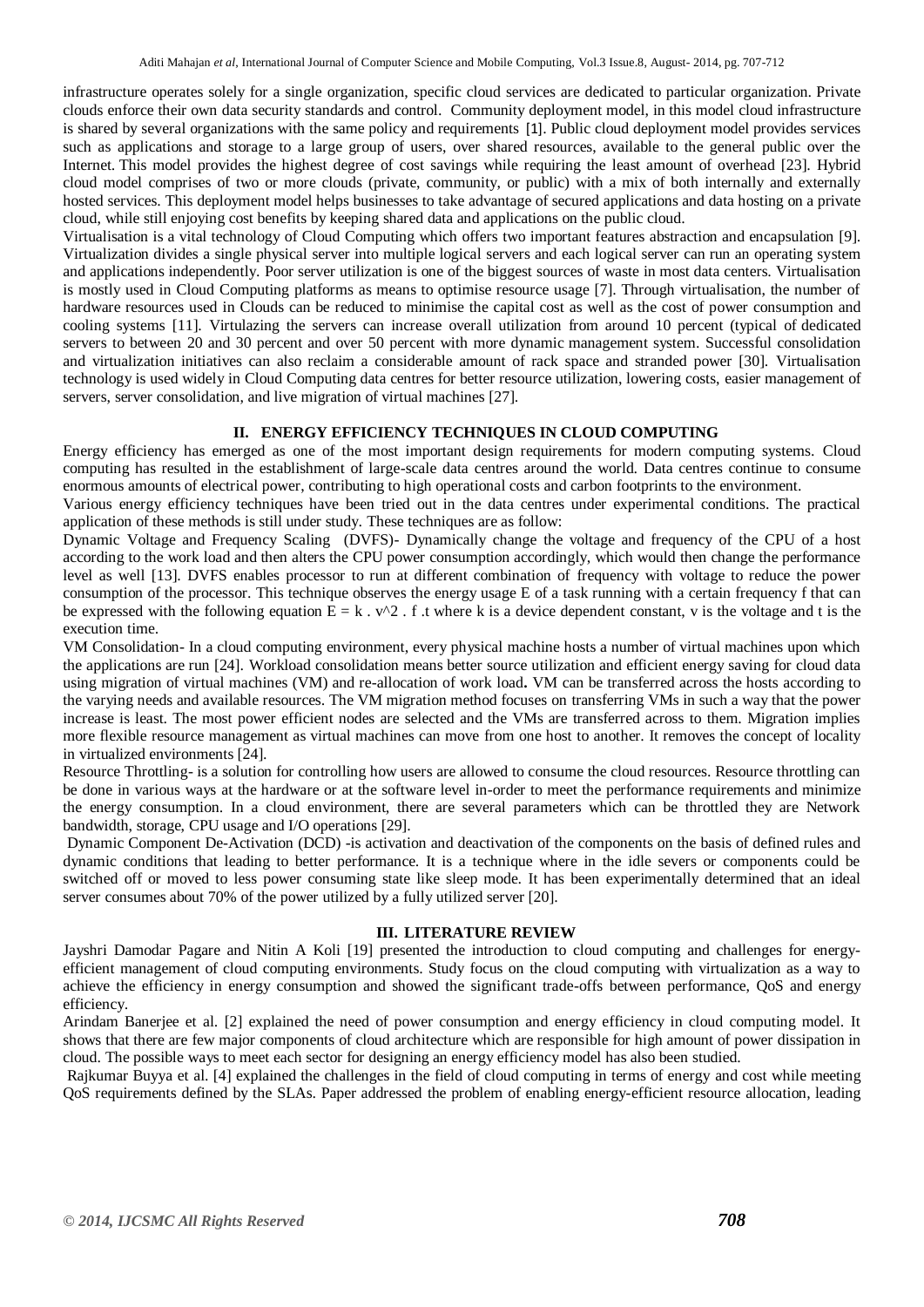to Green Cloud computing. Explains the green cloud architectural elements and precisely focused on Energy-Efficient Management of Data center resources for cloud computing.

Chia-Ming Wu et al. [26] introduced a green energy-efficient scheduling algorithm using DVFS technique for cloud computing data centers. Property of the DVFS to enables processors to run at different combinations of frequencies with voltages to reduce the power consumption of the processor is made the key to algorithm.

Bo Li et al. [15] discussed the energy aware heuristic algorithm based on workload distributation in virtual machine with minimum number of virtual machines or nodes required for particular workload. The workload migration, workload resizes virtual machine migration are the approaches are used in algorithm.

Meisner et al. [16] had proposed a PowerNap, an energy-conservation approach where the entire system transitions rapidly between a high-performance active state and a near-zero-power idle state in response to instantaneous load. Thus the goal is to minimize power consumption by a server while it is in an idle state.

Elnozahy et al. [8] explored the problem of power-efficient resource management in a homogeneous cluster serving a single web application with SLAs (Service Level Agreements) defined in terms of response time constraints. The approach applied two power management mechanisms: switching servers on and off (Vary-On Vary-Off, VOVO) and DVFS.

Anton Beloglazov [3] studied minimization of energy consumption under performance constraints. Investigated energy-efficient dynamic VM consolidation under QoS constraints applied to virtualized data centers containing heterogeneous physical resources. Focus on IaaS cloud environments is made. In this study, the maximum amount of RAM that can be consumed by a VM is used as a constraint when placing VMs on servers; work presented in this study compares the related research in the distributed architecture of the VM management system.

Song et al. [22] studied the problem of efficient resource allocation in multi-application virtualized data centers. The objective was to improve the utilization of resources leading to the reduced energy consumption. Only the CPU and RAM utilization are taken into account in resource management decisions. Proposed scheduling at three different levels: the application-level scheduler dispatches requests across the application's VMs; the local level scheduler allocates resources to VMs running on a physical node according to their priorities; and the global-level scheduler controls the resource "flow" between the applications.

Kyong Hoon Kim et al. [12] investigated the power-aware provisioning of virtual machines for real-time services. They modelled a real-time service as a real-time virtual machine request and provisioned virtual machines of data centers using DVFS schemes. Proposed three policies for scheduling real-time VMs in a data center using DVFS to reduce energy consumption. Also proposed three real-time cloud service frameworks schemes Lowest-DVS, d-Advanced-DVS and Adaptive-DVS*.* Performance comparison between these three different policies was made by using Cloud Sim toolkit considering different values of the thresholds. Result showed that data centers can reduce power consumption and increase their profit using DVS schemes.

#### **IV. NEED OF STUDY**

The Cloud computing has resulted in the establishment of large-scale data centers around the world containing thousands of compute nodes. Data centers hosting cloud applications consume huge amounts of energy, in form of electrical energy that is contributing to high operational costs. Apart from the overwhelming operating costs due to high energy consumption, another rising concern is the environmental impact in terms of carbon dioxide (CO2) emissions caused by this high energy consumption. According to Institute of Standards and Technology (NIST) – "the major objective of cloud computing is to maximize the shared resources and at the same time the disadvantage is its high infrastructure cost and unnecessary power consumption" [17]. Thus there is a need of techniques that solves the problem of high energy consumption in cloud computing, so currently main focus is on energy consumption in cloud data centers.

## **V. OBJECTIVE OF STUDY**

I) To explore the different existing energy efficiency techniques in cloud computing.

II) To perform a comparative study of different energy efficiency approaches in cloud computing.

#### **VI. RESEARCH METHODOLOGY**

In order to meet the objective theoretical approach has been used. The theoretical approach concentrates on describing cloud computing, virtualization, energy efficiency and its various techniques. The theoretical approach is based on review of secondary data acquired from literature survey, articles, books, research paper and internet.

#### **VII.ANALYSIS**

A combination of new technologies and processes has led to a revolution in the way the computing is developed and delivered to end users. A large number of cloud computing systems emit a considerable amount of carbon dioxide and waste a tremendous amount of energy. Various approaches and their techniques are existing which effectively contributes to the energy efficiency in cloud computing.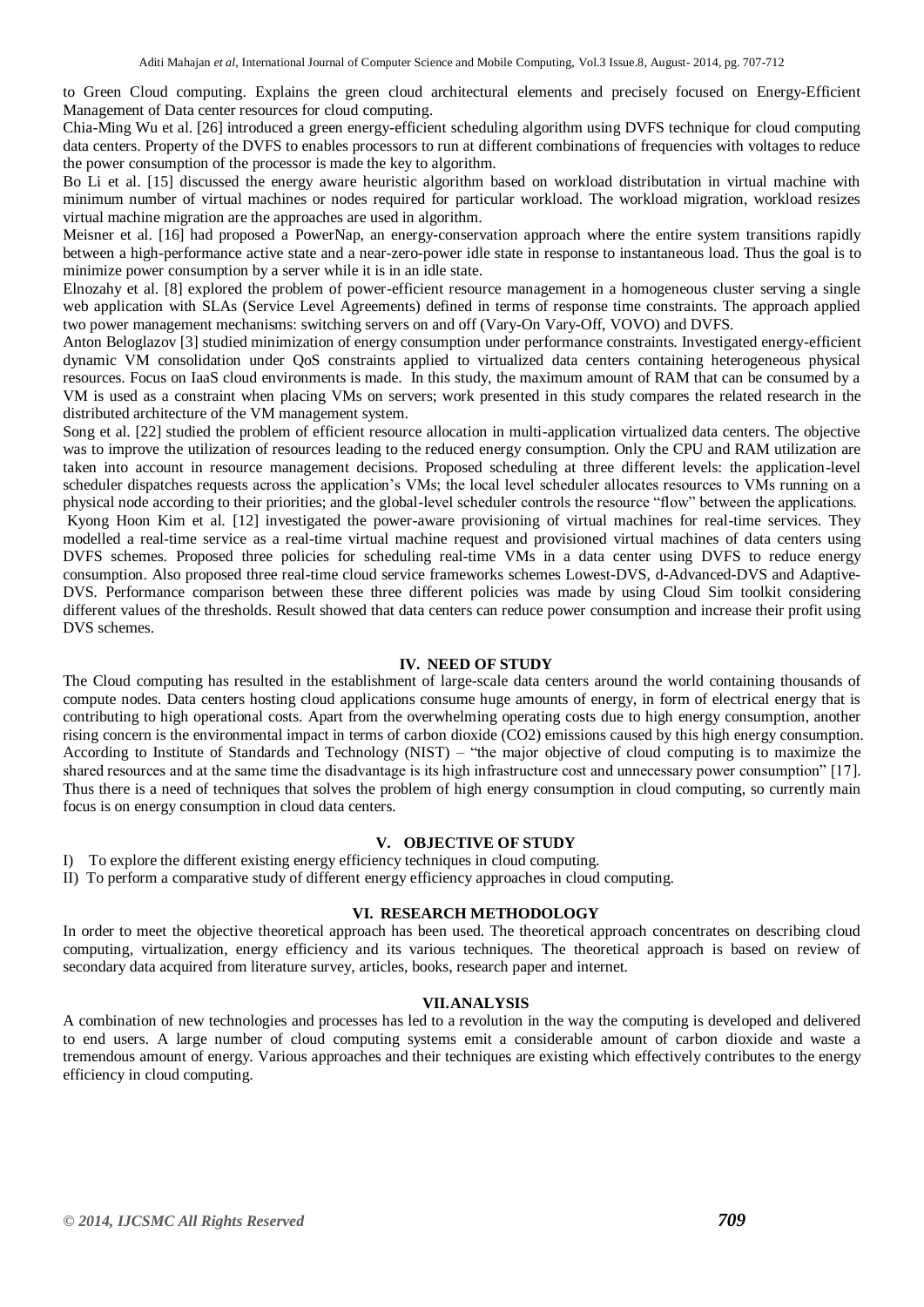#### **Table I: Study of Energy Efficiency Approaches in Cloud Computing**

| <b>Author</b>                            | <b>Resource</b> | <b>Technique</b>                                                                           | Goal                                                                                          | <b>Proposed Approach</b>                                                                                     |
|------------------------------------------|-----------------|--------------------------------------------------------------------------------------------|-----------------------------------------------------------------------------------------------|--------------------------------------------------------------------------------------------------------------|
| Ripal Nathuji and Karsten<br>Schwan [18] | <b>CPU</b>      | <b>DVFS</b><br>VM consolidation<br>Server power<br>switching<br>Soft scaling<br>Throttling | Minimize energy<br>consumption,<br>Satisfy performance<br>requirements                        | Virtual Power<br>Management                                                                                  |
| Akshat Verma et al. [25]                 | <b>CPU</b>      | <b>DVFS</b><br>VM consolidation<br>Server power switching                                  | Min power under<br>performance constraints                                                    | pMapper                                                                                                      |
| Ramya Raghavendra et al.<br>$[21]$       | <b>CPU</b>      | <b>DVFS</b><br>VM consolidation<br>Server power switching                                  | Minimize power<br>consumption,<br>Minimize performance<br>loss, while meeting<br>power budget | Coordinated architecture,<br>uncoordinated solution<br>with five individual<br>power management<br>solutions |
| Kyong Hoon Kim et al.<br>$[12]$          | <b>CPU</b>      | Leveraging<br>heterogeneity,<br><b>DVFS</b>                                                | Min. energy under<br>performance constraints                                                  | Lowest-DVS,<br>Advanced-DVS,<br>Adaptive-DVS                                                                 |
| Michael Cardosa et al. [5]               | <b>CPU</b>      | DFVS,<br>Soft scaling                                                                      | Minimize power<br>consumption under<br>performance constraints                                | Power Expand Min<br>Max Algorithm                                                                            |
| Daniel Gmach et al.[10]                  | CPU,<br>Memory  | VM consolidation,<br>Server power switching                                                | Maximize resource<br>utilization,<br>Satisfy performance<br>requirements                      | New quality of service<br>metrics and a case study                                                           |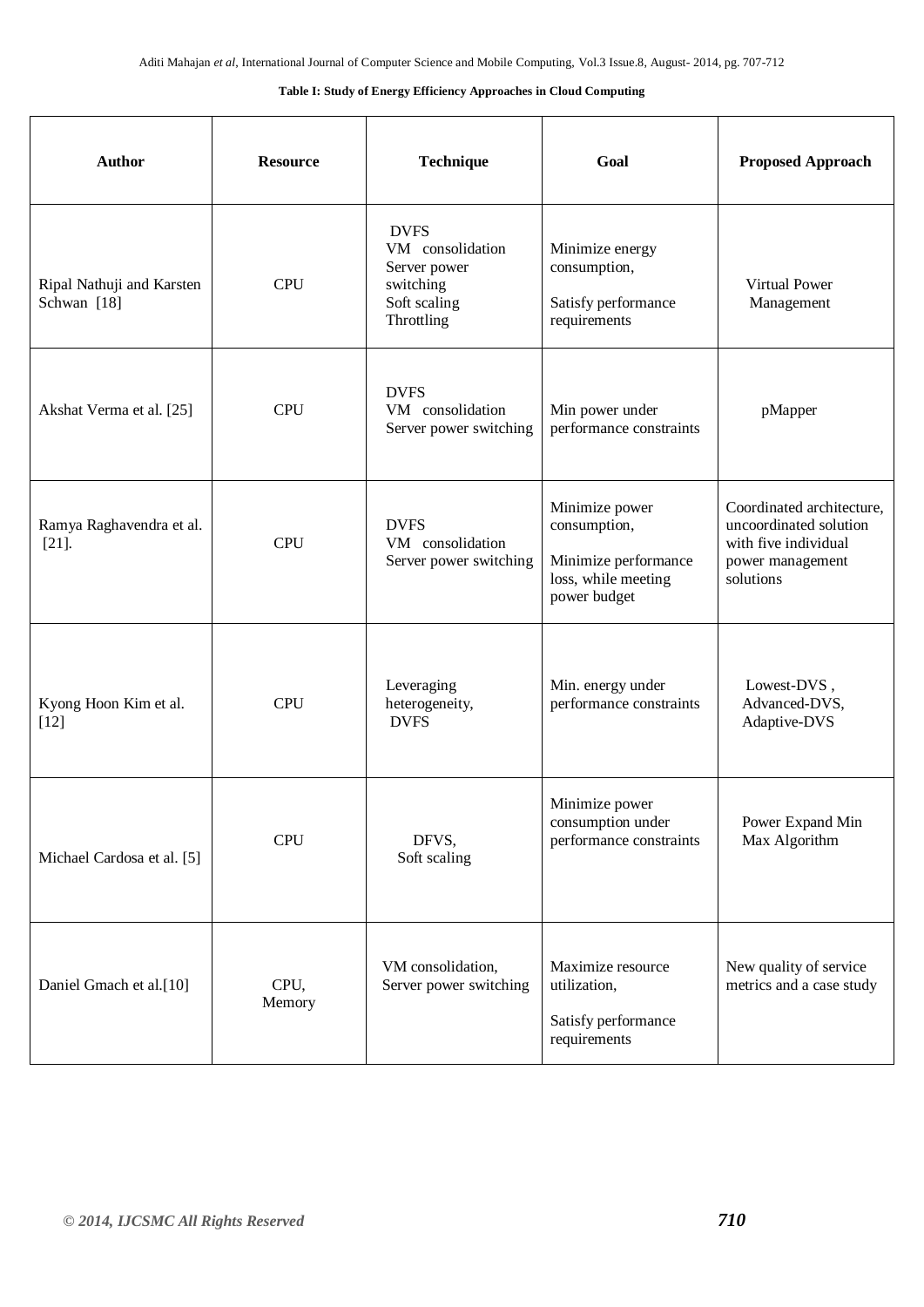| Dara Kusic et al. [14]     | <b>CPU</b> | VM consolidation,<br>Server power switching | Min power under<br>performance constraints   | Resource<br>provisioning<br>framework                                               |
|----------------------------|------------|---------------------------------------------|----------------------------------------------|-------------------------------------------------------------------------------------|
| Baiyi Song et al. [22]     | CPU, RAM   | Resource throttling                         | Min. energy under<br>performance constraints | Application-level<br>scheduler,<br>local level scheduler,<br>global level scheduler |
| Mark Stillwell et al. [24] | <b>CPU</b> | VM consolidation,<br>resource throttling    | Min. energy under<br>performance constraints | Heuristic algorithms                                                                |

Table I shows various authors, resource utilized (i.e CPU, memory, network etc,) study conducted by authors with particular goals of minimization of energy consumption or satisfying performance constraints or meeting power budget or maximize resource utilization, techniques applied to gain maximum energy efficiency and various proposed approaches given by authors for energy efficiency in cloud computing are shown. From table I we found that CPU is the main resource in focus for the purpose of energy efficiency in various proposed approaches. From the above table we analysed that various energy efficiency techniques are used for energy efficiency in cloud computing and instead of using any single technique various authors used the combination of DVFS, VM Consolidation, Resource throttling and DCD techniques.

### **VIII. CONCLUSION**

In this paper the need of power consumption and energy efficiency in cloud computing model have been shown. It has been shown that there are few major components of cloud architecture which are responsible for energy saving. CPU as compare to the other resources like memory, hardware (servers/nodes) leads to more energy efficiency in cloud computing. Secondly we conclude that individual energy efficiency techniques are combined together to obtain maximum efficiency in term of energy and at last minimization of energy and maximization of the resource utility are the main objective of the various approaches in cloud computing. There are many possible directions of future work. Techniques proposed by different authors could be compared experimentally and tested, to find the one that is more efficient in saving energy in cloud computing. Energy efficient approach in cloud computing considering several factors like Quality of Service, network topology, server scheduling etc has become a challenging problem. Developing an algorithm that provide the maximum energy efficiency without compromising the Quality of Service in cloud computing.

## **REFERENCES**

[1] Atrey, Ankita, and Nikita Jain. "A Study on Green Cloud Computing." *International Journal of Grid and Distributed Computing Vol. 6, No. 6 (2013).*

[2] Banerjee, Arindam, Prateek Agrawal and N. Ch. S. N. Iyengar "Energy Efficiency Model for Cloud Computing" *International Journal of Energy, Information and Communications Vol.4, Issue 6 (2013), pp.29-42* 

[3] Beloglazov, Anton "Energy-Efficient Management of Virtual Machines in Data Centers for Cloud Computing*" Department of Computing and Information Systems The University Of Melbourne*.

[4] Buyya, Rajkumar, Anton Beloglazov, and Jemal Abawajy. "Energy-efficient management of data center resources for cloud computing: A vision, architectural elements, and open challenges." *arXiv preprint arXiv: 1006.0308*(2010).

[5] Cardosa, Michael, Madhukar R. Korupolu, and Aameek Singh. "Shares and utilities based power consolidation in virtualized server environments." *Integrated Network Management, 2009. IM'09. IFIP/IEEE International Symposium on*. IEEE, 2009.